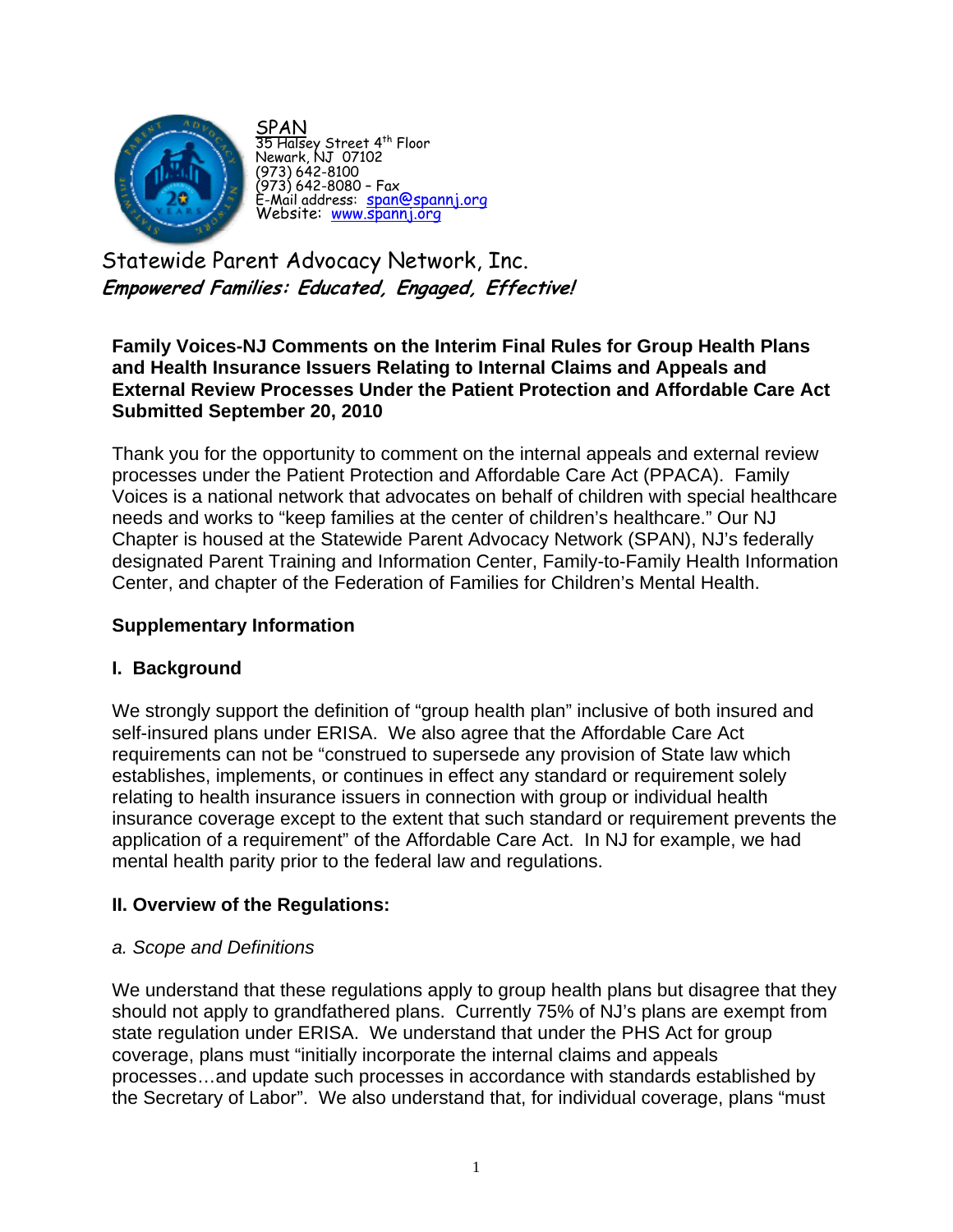initially incorporate the internal claims and appeals processes set forth in applicable State law and update such processes in accordance with standards established by the Secretary of Health and Human Services" and that these interim rules provide the update for compliance.

For external review, the PHS Act allows for "either a State external review process or a Federal External review process" and that these regulations clarify which process applies. We agree that for those states currently requiring external review that there should be a transition period until July 1, 2011. For those states that do not currently require external review, we strongly support that they will be subject to a federal process "for plan years (in the individual market, policy years) beginning September 23, 2010".

We agree with the definition of adverse benefit determination to also include rescission of coverage.

### *b. Internal Claims and Appeals Process*

### 1. Group Health Plans and Health Insurance Issuers Offering Group Health Insurance Coverage

We understand that there are 6 new requirements. Again, we strongly agree with the broader definition of adverse benefit determination to include rescissions. First, we strongly agree that an adverse benefit determination eligible for appeal should include a "denial, reduction, or termination of or failure to provide or make a payment (in whole or in part) for a benefit, including…that is based on: A determination of an individual's eligibility to participate in a plan…A determination that a benefit is not a covered benefit…imposition of a preexisting condition exclusion…benefit is experimental, investigational, or not medically necessary…" We would add two more requirements: once there is a written predetermination of benefits a plan cannot deny the claim and plans may not retroactively bill back for errors or at least put a time limit. Personally, my family was billed back for three years worth of claims "paid in error" which caused financial hardship.

Second, we agree that plans must notify claimants of a benefit determination (adverse or not), "not later than 24 hours" for urgent care. We are concerned however with the clause, "unless the claimant fails to provide sufficient information," which can be used as a delaying tactic. Our family has received letters predated with time limits (or claim would automatically be denied) saying there was missing information but not specifying what was missing. Even with phone calls, we'd send in what was requested, then were told something else was missing, including information that was on the original bill like CPT codes, ICD9 codes, tax id, etc. This is despite calling, checking both employee handbooks, and following all stated requirements when we were told it was a covered service. If this is happening to my family – the family of a knowledgeable advocate – imagine what is happening to other families with less knowledge and resources!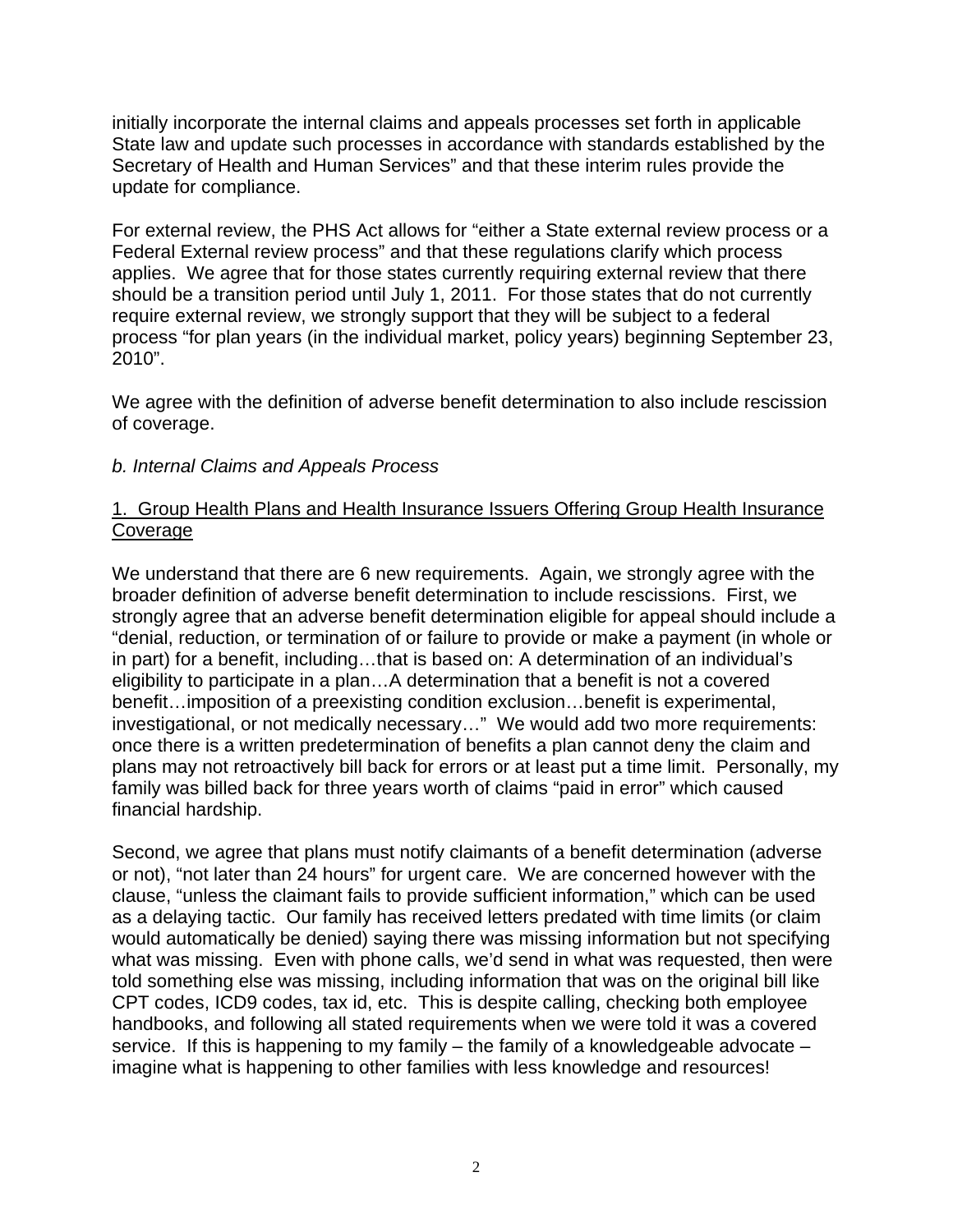Third, we agree that there needs to be a "full and fair review". We strongly agree that new information must be provided free to claimants. We also strongly agree that claimants must be provided with the rationale for free and "sufficiently in advance of the date on which the notice of adverse benefit determination on review is required to be provided to give the claimant a reasonable opportunity to respond…" Again, there should be monitoring and sanctions if plans predate letters that are received just prior to the deadline.

Fourth, we agree with the criteria on conflicts of interest. This will ensure that all claims and appeals are adjudicated with impartiality. We also strongly support that plans "cannot provide bonuses based on the number of denials…"

Fifth, we strongly support new standards on notices to claimants. Notices must be provided "in a culturally and linguistically appropriate manner". The notices of final adverse benefit determination must include the "date of service,…provider,…amount,… ICD-9 code, ICD-10 code, or DSM-IV,…CPT code." We would also add the forthcoming DSM-V. There should be something to say one is a diagnosis and the other is a treatment code as plans have used this missing information to deny claims (or have sent denials with no date of service or provider). We would also add health literacy to the mix with notices at a  $6<sup>th</sup>$  grade reading level as the majority of the states require this level for Medicaid notices. We strongly support the use of standardized model notices as recommended by the Departments. We will discuss these in detail later in the document.

Sixth, we strongly agree that if the plan fails to follow these requirements, "the claimant is deemed to have exhausted the internal claims…process…may initiate an external review…" We also agree that there must be "continued coverage pending the outcome of an internal appeal" for continuity of care. We also agree that plans are prohibited from "reducing or terminating on ongoing course of treatment without providing advance notice…opportunity for advance review". We further agree that claimants in urgent care can "proceed with an expedited external review at the same time as internal appeals."

### 2. Health Insurance Issuers Offering Individual Health Insurance Coverage

We agree that plans "offering individual health insurance coverage must generally comply with all the requirements for the internal claims and appeals process that apply to group coverage". In this area there are three additional requirements. First, these rules "expand the scope of group health coverage internal claims and appeals process for individual health insurance" which is important as eligibility determination in the individual market is based on health status.

Second, we agree with only one level of appeal for individual plans. This will allow claimants to immediately request an external review.

We also agree that individual plans must keep records of claims and appeals for 6 years, which is the same requirement for group plans under ERISA.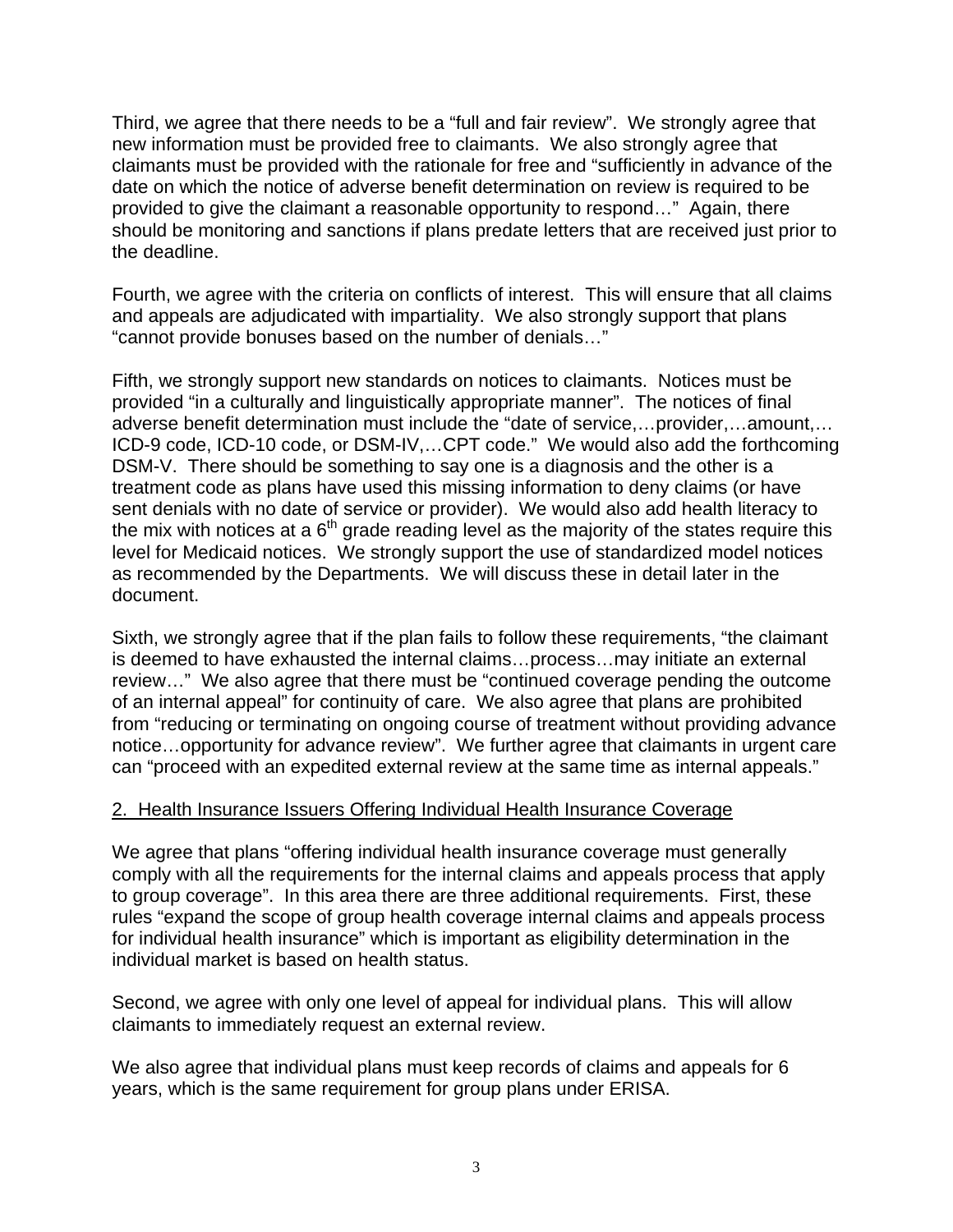#### *c. State Standards for External Review*

The rules clarify when plans must abide by state or federal processes. We agree that if the plan uses the state process and includes the protections under the NAIC Uniform Model Act, then that plan must use the state process. Clarification is needed on the following language: "In such a case, to the extent that benefits under a group health plan are provided through health insurance coverage, the issuer is required to satisfy the obligation to provide an external review process, so the plan itself is not required to comply with either the State external review process or the Federal external review process". We understand that states are being encouraged to develop guidelines that meet the NAIC requirements but prefer that there be a federal model, rather than using "Federal enforcement only as a fallback measure". This would allow for more consistency rather than patients' rights being based on in which state the claimant resides. This is particularly important given the significant mobility of today's families. Having multiple state-based external review processes would be extremely confusing to families as they move from state to state!

We do support, however, that these rules "do not preclude a State external review process from applying to and being binding on a self-insured plan under some circumstances…such as nonfederal governmental plans…church plans not covered by ERISA…and multiple employer welfare arrangements, which can be subject to both ERISA and State insurance laws". But again it's only if they meet NAIC requirements. We would agree that these include external review based on medical necessity and level of care or effectiveness; written notice of claimant's rights; requiring claimant exhaustion of internal appeals or plan waiver of the same; and plans must pay for an Independent Review Organization and consumers can only be charged a nominal fee (not to exceed \$25 and refunded if the claimant prevails). We would also agree that state plan requirements for IROs also include no minimum dollar requirement for external review, 4 months to file for external review, IRO random assignment, list of approved IROs, no conflicts of interest, claimants may submit additional information to IROs, decision is binding, 45 day limit on decision, expedited reviews, maintenance of records, and review for experimental treatment.

We further agree that in order for states to amend their laws to meet requirements, this will go into effect July 1, 2011.

However, clarification is needed in that it states these regulations "do not set a specific standard for availability of the State external review process that is considered to meet the minimum …protections of the NAIC. If it is determined…process is required…plans would be subject to the Federal external review process in States that do not apply the State external process….Alternatively, if it is determined that universal availability is not required, those plans…that are not subject to the State external review process would be, as are self-insured plans, subject to the Federal external review process." However we agree that the "Federal external review process should apply to all plans…if the State external review process does not apply to all issuers in the State."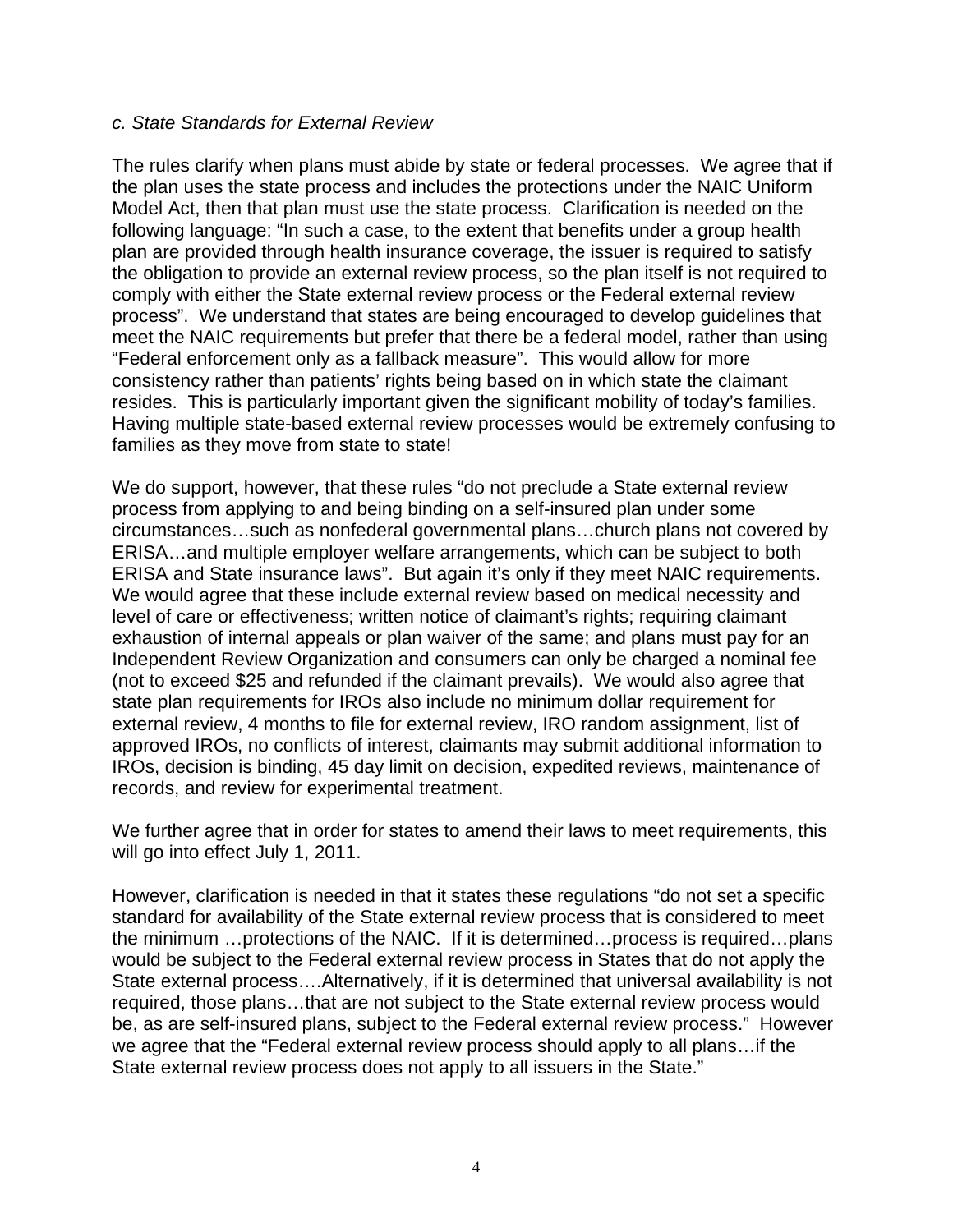## *d. Federal External Review Process*

We agree that the definitions for adverse benefit determination and final internal adverse benefit determination are the same for internal appeals. However, more clarification is needed that the "adverse benefit determination or final internal benefit determination that relates to a …beneficiary's failure to meet the requirements for eligibility under the terms of a group health plan…is not within the scope of the Federal external review process." We strongly agree that the Federal external review process will "provide for expedited external review and additional consumer protections... involving experimental…treatment." We also look forward to the "sub-regulatory guidance on how non-grandfathered self-insured group health plans that currently maintain an internal appeals process that otherwise meets the Federal external review standards may comply or be brought into compliance with the requirements of the new Federal external review process".

# *e. Culturally and Linguistically Appropriate*

We strongly agree with cultural and linguistic competency requirements. New Jersey was the first state to pass a statewide mandate for cultural competency training for healthcare providers (see [www.state.nj.us/lps/ca/bme/press/cultural.htm](http://www.state.nj.us/lps/ca/bme/press/cultural.htm) ), which should be mandated nationally. AT&T language lines and IBM computer translation programs can assist in communicating with patients in other languages by phone and email. We agree that, for plans serving less than 100, "the threshold is 25 percent of all plan participants". We also agree that, for plans covering 100 or more, "the threshold is the lesser of 500 participants, or 10 percent of all plan participants". We do not feel that this needs to be done on a county by county basis. We agree that if the threshold is met, "notice must be provided upon request in the non-English language" as well as all subsequent notices. We also agree in the English versions of all notices, there must be reference to the availability of other languages, in the multiple languages of the geographic area covered by the insurer. We further agree that this extends to other customer assistance such as telephone hotlines.

### *f. Secretarial Authority*

We agree that, in keeping with the PHS Act, the Departments have the authority to "deem an external review process of a group health plan…in operation as of March 23, 2010 to be in compliance." This applies to plans under either the state or federal external review processes as applicable.

### *g. Applicability Date*

We agree that implementation of the appeals process (for individual plans, policy years) is effective September 23, 2010. But we do not agree that these regulations do not apply to grandfathered health plans.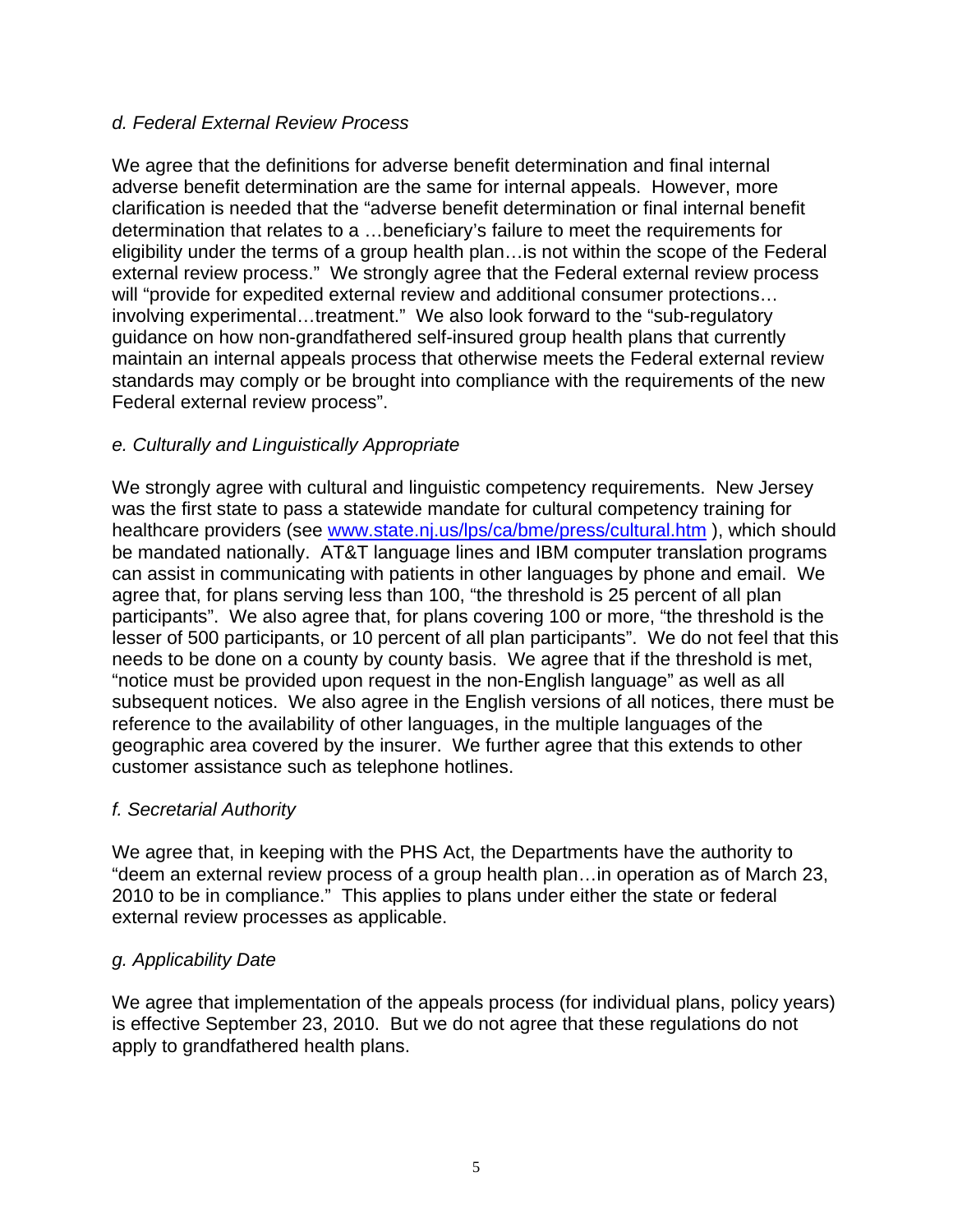# **III. Interim Final Regulations and Request for Comments**

We strongly agree with the Departments' determination that "it is impracticable and contrary to the public interest to engage in full notice and comment rulemaking before putting these regulations into effect, and that it is in the public interest to promulgate interim final regulations." However, we encourage widespread notice of the interim final regulations as soon as practicable, in multiple languages, and development of a process that allows for robust public input, including regional opportunities to hear concerns and recommendations from families and individuals.

# **IV. Economic Impact and Paperwork Burden**

# *A. Summary*

We again agree that the regulations take effect for group plans (individual plans, policy years), September 23, 2010 but again feel they should also apply to grandfathered plans.

# *B. Executive Order*

We agree that this regulation is "economically significant" (...annual effect on the economy of \$100 million in any one year)".

## 1. Need for Regulatory Action

We agree that the regulations will provide more consistency in consumer protections. Prior to the Affordable Care Act, ERISA group plans were required to have internal claims and appeals processes under DOL but other plans were not. For individual plans, the processes were under applicable state law. For external review, prior to PPACA some plans followed state regulations yet ERISA plans were exempt. Further, the external review process varied by state, and some states didn't have them at all. These new regulations take into account ERISA, and state internal appeals and external reviews.

# 2. Claims and Appeals Process

### a. Summary

We agree that all plans offering group or individual coverage must now comply with DOL requirements and the new regulations for both internal appeals and external reviews. Again they must meet the NAIC requirements at minimum. The only exception besides grandfathered plans is if the state hasn't established external review meeting NAIC requirements, or ERISA plans that must follow the new federal regulations.

# b. Estimated Number of Affected Entities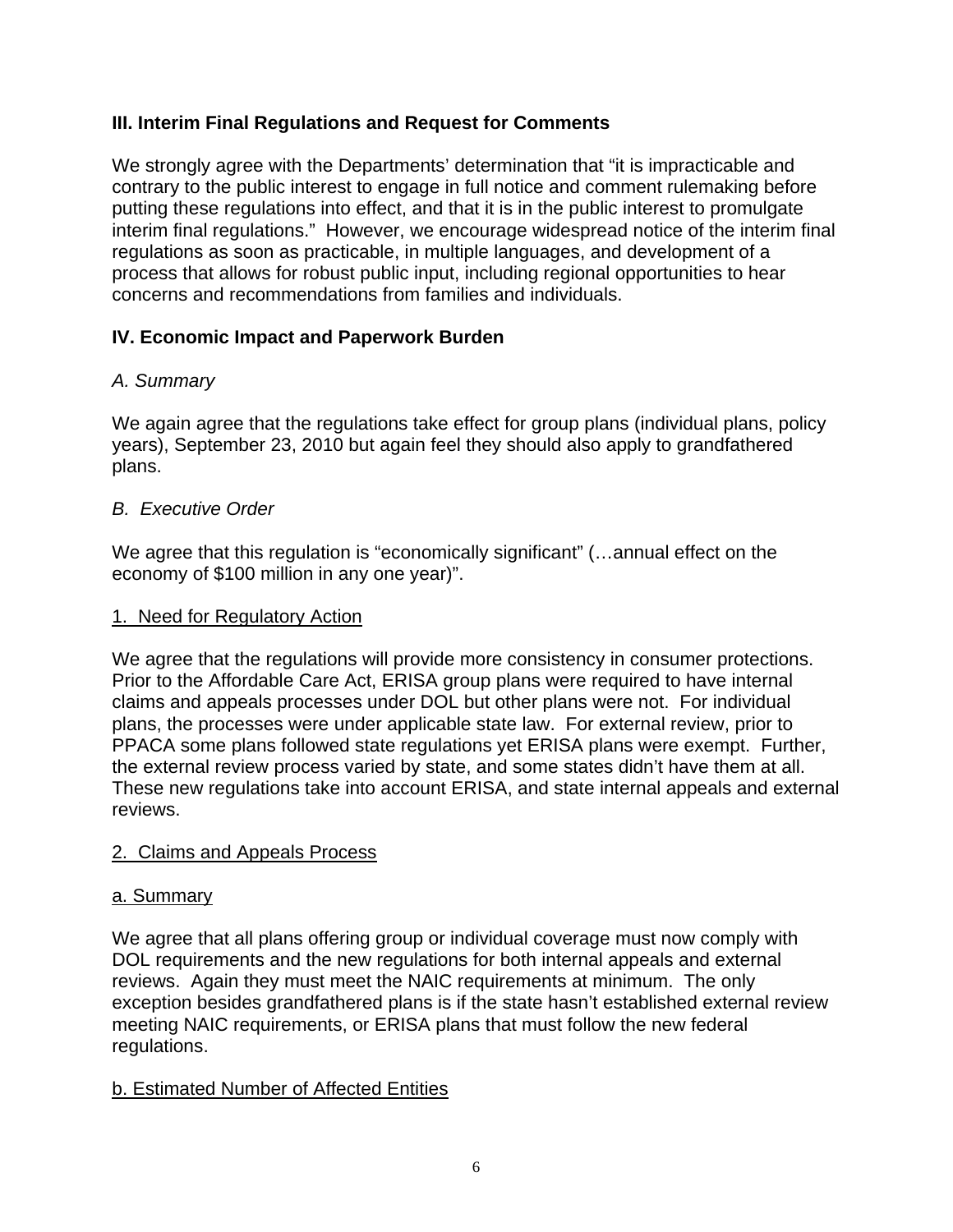We agree with the definition of large plans as covering 100 or more individuals, and small group plans as less than 100. We agree with the current estimates of 72,000 ERISA plans and 2.8 million small group plans (97 million in large plans, 40.9 million in small plans); 126,000 governmental plans (36.1 million in large and 2.3 million in small plans); and 16.7 million under age 65 in individual plans. As stated earlier, we disagree that grandfathered health plans will be exempt. We feel that the estimate of 18% of large plans and 30% of small plans relinquishing grandfathered status in 2011 (increasing to 45% and 66% respectively by 2013) is too high. Please not that these numbers also differ from the projections presented in the regulations on grandfathered plans. We agree with the estimates that in 2011, 31 million will be enrolled in group plans under the regulations, increasing to 78 million by 2013. We understand that 40- 67% of individual policies terminate annually. We also agree that not all entities will be affected equally, as in the case of ERISA plans previously in compliance with DOL regulations. We do agree the largest impact will be on individual plans for internal claims.

For external review, the only entities affected will depend on if their state external review met the NAIC minimum standards. Individuals most affected will be those in ERISA plans which will now fall under federal requirements. In summary, the number affected will depend on grandfathered status, ERISA, state internal claims and external review, and the number of new plans.

### c. Benefits

We understand that "because of data limitations…the Departments did not attempt to quantify expected benefits". We do agree however that the appeals process will be more uniform. Again benefits will depend on ERISA, and state internal claims and external review processes. We agree that those in group plans will have requirements similar to individual plans. On one hand, beneficiaries may receive additional services incorrectly denied. On the other hand, plan expenses may be decreased "as a fuller and fairer system of claims and appeals processing helps facilitate enrollee acceptance of cost management efforts". We feel however that many individuals are currently unaware of their rights as only 1/3 currently appeal claims and almost 50% of the time the decision is reversed in the beneficiaries' favor on first appeal. We strongly agree that this consistency will reduce "complexity of claims and appeals processing requirements, thereby increasing efficiency". We also agree that this will result in "enhancing their transparency" and assist individuals understand "reasons underlying adverse benefit determinations and their appeal rights".

We strongly disagree with the Departments' belief that "excessive delays and inappropriate denials of health benefits are relatively rare". The Family Voices Coordinator in NJ receives 2000 contacts/month, many of them related to denied services under insurance. We have heard from families that their children weren't going to receive therapy "because he is going to die anyway". Or the family who was billed \$77,000 for an infant who never left the hospital after birth "because it wasn't an emergency". Carriers routinely deny physical, occupational, or speech therapy for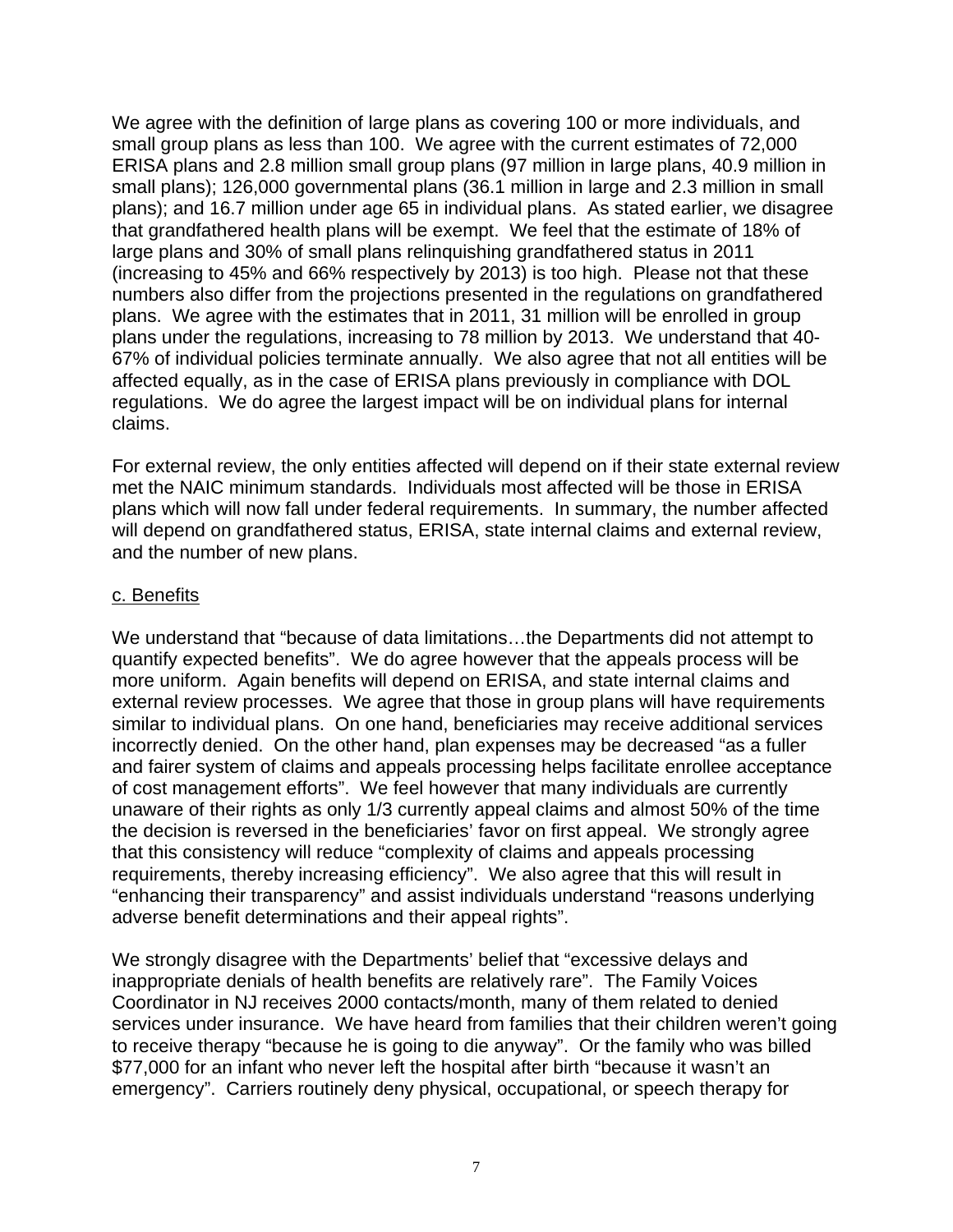children "because it can't be proven he would ever walk". Children are also denied life sustaining formula for tube feeding as "nutritional supplements like vitamins". Personally, I have had to appeal denials for 7 claims, the shortest lasting 1 ½ years and the longest 4 years, prevailing each time. Thus, we agree that "substantial harm can be suffered by…enrollees" due to inappropriately denied claims.

We do agree that "effective claims procedures also can improve health care, health plan quality, and insurance market efficiency". We agree that there is no way to track plan difficulties due to disenrollments but we suggest perhaps former beneficiaries can be surveyed. We do agree that the new appeals process will "control costs by limiting access to inappropriate care" but conversely feel that more families will get the care that may have been inappropriately denied previously.

In summary, we agree this should reduce delays, inappropriate denials, avert serious loss, improve health care quality, consumer satisfaction, and insurance efficiency.

### d. Costs and Transfers

We agree that the costs will be associated with internal appeals and external review processes, related disclosures, and bringing plans into compliance.

#### i. Internal Claims and Appeals

We agree that in ERISA plans there are 2.8 million plans and 138 million beneficiaries, that must comply with DOL regulations. We also agree that there are 126,000 governmental plans with 30 million participants and that the individual market covers 16.7 million. The Department estimates that 90% of the "claims volume in the non-Federal governmental group health plan market already complies with…DOL". The Departments estimate that there are 179 issuers in the individual market which will cost \$3.5 million in startup.

### ii. Cost Required to Implement DOL Claims

Estimates show that there were an average of 10 claims per year per individual, 15% of which were denied, half of which were reversed. Estimate costs in appealed denials for claims with medical review (e.g. need a physician) was \$154.07 and administrative only was \$119.93. Perhaps the Departments should estimate the net loss of denying half of the claims which are eventually reversed.

For group plans the Department estimates the internal appeals and notice will be \$1.5 million in 2011 and \$3.8 million in 2013. For individual plans the estimate is \$28.8 million in 2011 and \$56.4 million in 2013.

### iii. Additional Requirements for Group Health Plans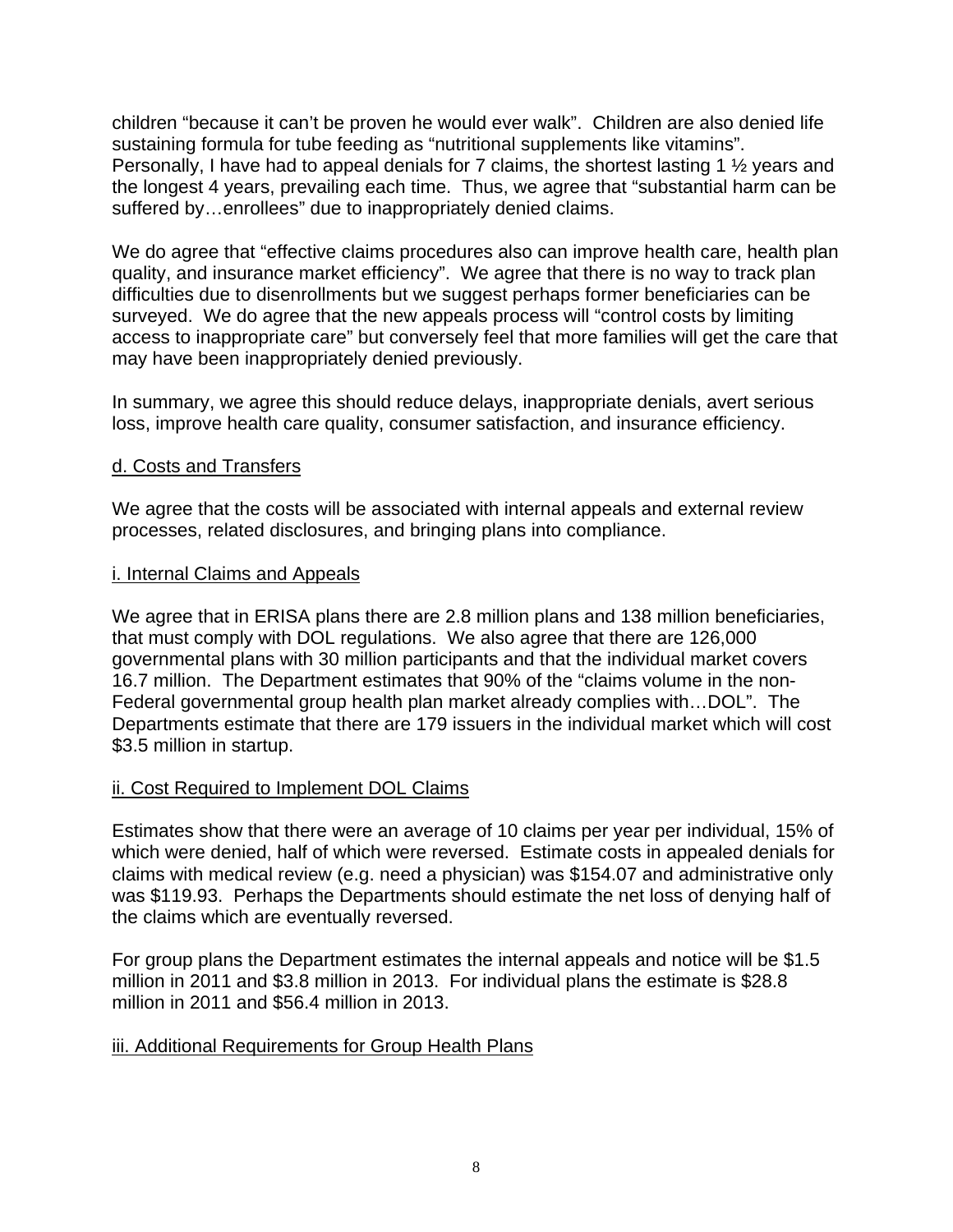We agree that there will be "modest costs...because they merely clarify provisions of the DOL claims procedure regulation".

#### *Definition of adverse determination*

We strongly agree that this includes rescissions. We also agree the burden of cost is included in the internal appeals as unfortunately "most rescissions are associated with a claim".

### *Expedited notification of benefit determination involving urgent care*

We agree that this would not incur substantial cost as DOL requirements require urgent care notification (usually 24 hours) and "the technological developments that have occurred since the …DOL claims procedure should facilitate faster notification at reduced costs".

### *Full and fair review*

We agree that this will require "additional evidence" which the Departments estimate as \$1million in 2013.

### *Eliminating conflicts of interest*

We agree that costs are minimal as "many plans...already have such requirements in place".

### *Enhanced notice*

We agree with the Departments' belief that costs will be small "as only a small number of plans are…affected".

### *Deemed exhaustion of internal process*

We agree that the Departments are "unable to quantify" but that external appeals could reduce costs associated with litigation.

### *Continued coverage*

We again agree that the Department's are "unable to quantify" but that there would not be additional costs for plans under DOL, only in the individual market.

### iv. Additional Requirements for Issuers in the Individual Insurance Market

We agree that there are three considerations which are expanding "the scope of internal claims…to cover initial eligibility," only one level of internal appeal, and maintain records. We agree with the Departments that there will be "minimal costs associated…most issuers retain the required information".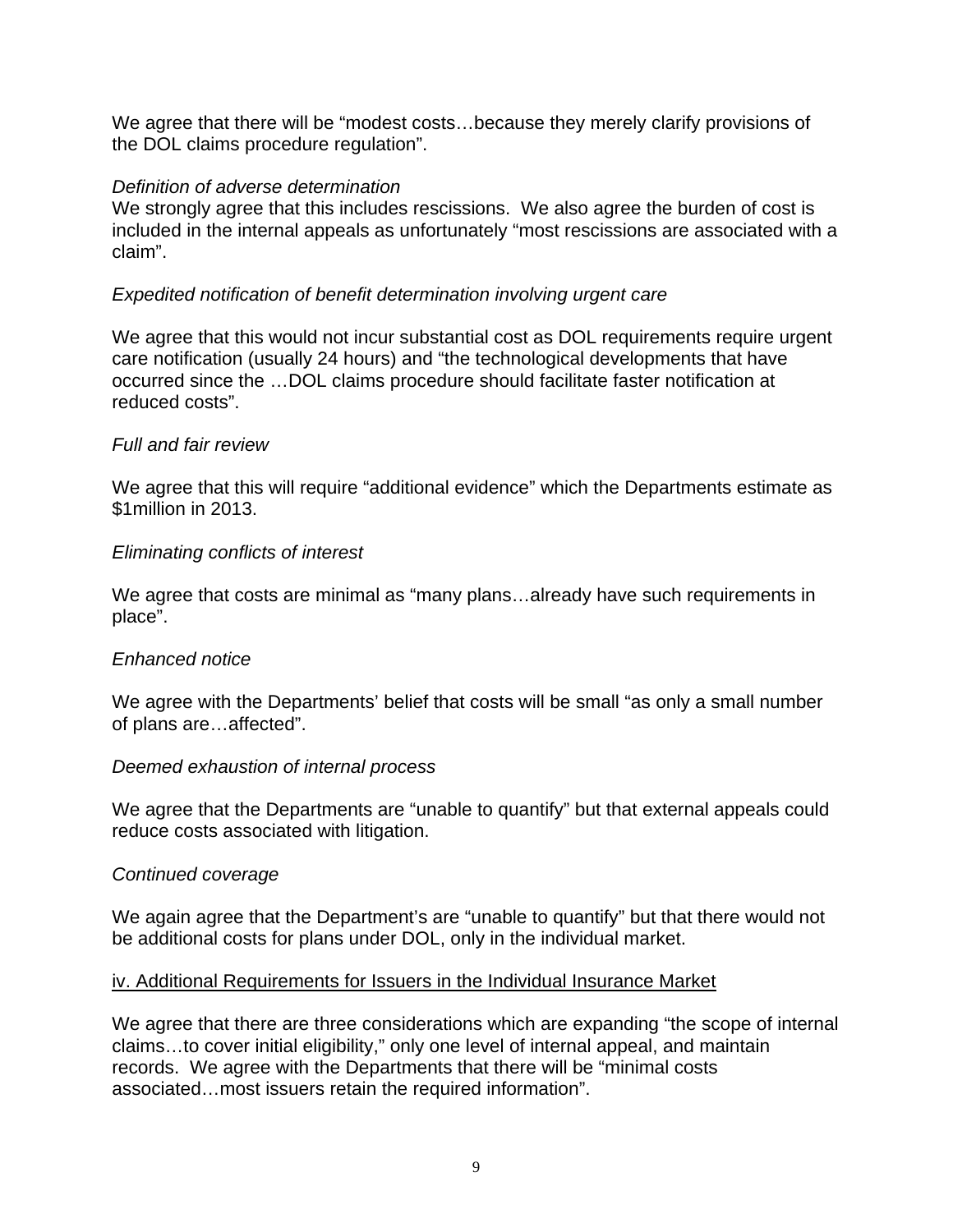### v. External Appeals

The Departments estimate there are 76.9 million in ERISA plans and 13.8 in self insured governmental plans. In states where there are no external reviews, there are 4.2 million plans (2.5 million ERISA, 1.2 million governmental, .6 million individual). In states with limited external review there are 15.6 million (8.4 million ERISA, 4.2 million governmental, 3 million individual). Only 44.2 million in non-grandfathered plans of the 110.5 million total above will fall under the new external review requirement. The Departments estimate there are 1.3 external appeals per 10,000 beneficiaries and that there will be 2600 in 2011 at an average cost of \$605 each (total \$1.6 million). For nongrandfathered plans the estimate is \$2.9 million in 2012 and \$3.9 million in 2013. Again as "40 percent of denials are reversed on external appeal" we urge the Departments to estimate cost savings if done properly initially as almost fully half of these were inappropriate denials.

### 3. Summary

We agree with the Departments final estimates of \$50.4 million in 2011, \$78.8 million in 2012, and \$101.1 million in 2013 as summarized in table 3.

### *C. Regulatory Flexibility Act-Department of Labor and Department of Health and Human Services*

We agree that because the Department "made a good cause finding that a general notice of proposed rulemaking is not necessary" they are not required to "either certify that the regulations would not have a significant impact on a substantial number of small entities or conduct a regulatory flexibility analysis." Although we do feel that there will be a likely impact on small entities, we do not have any suggestions at this time on minimizing this impact.

# *D. Special Analysis – Department of the Treasury*

We agree that "this Treasury decision is not a significant regulatory action" and that therefore "a regulatory assessment is not required."

# *E. Paperwork Reduction Act*

# 1. Department of Labor and Department of the Treasury

We understand that the Departments are seeking input on "whether the collection of information is necessary for the proper performance of the functions of the agency…accuracy of the agency's estimate…enhance the quality, utility, and clarity of the information,…minimize the burden of collection".

a. Department of Labor and Department of the Treasury: Affordable Care Act Internal Claims and Appeals and External Review Disclosures for Non-Grandfathered Plans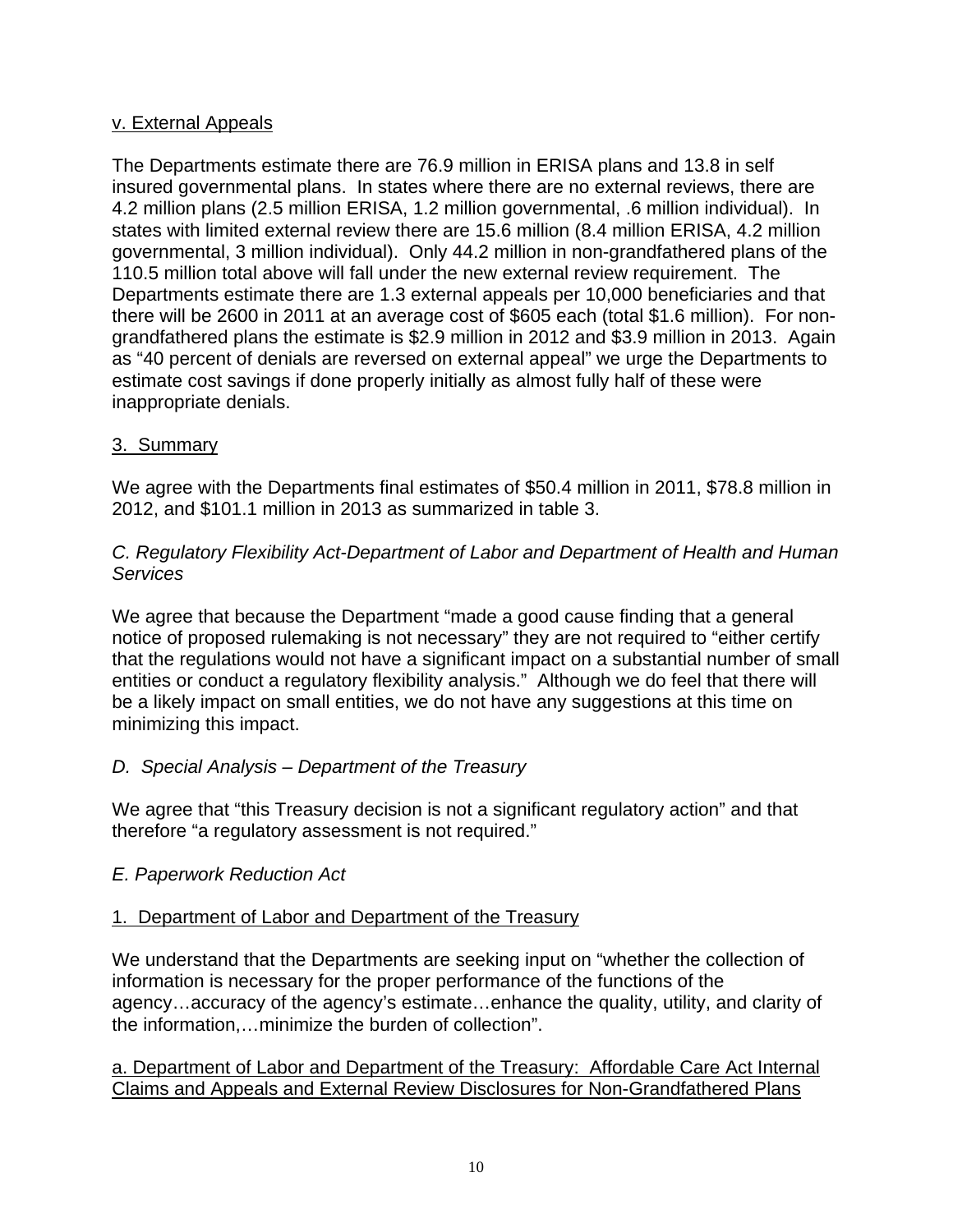We agree with the Departments estimate that 93% of large and all small plans use "a third-party provider, or…5 percent of the covered individuals". Burden of hours is estimated to be 300 in 2011, 500 in 2012, and 700 in 2013. Costs are estimated at \$11,000, \$19,000, and \$26,000 respectively. For plans using third party providers, costs are estimated at \$243,000 in 2011, \$443, 000 in 2012, and \$607,000 in 2013. The estimated total annual burden cost is "\$121,500 (Employee Benefits Security Administration; \$121,500 (Internal Revenue Service".

### 2. Department of Health and Human Services

We understand that the Departments are looking at compliance with DOL and implementation of external review.

### a. ICR Regarding Affordable Care Act Internal Claims and Appeals and External Review Disclosure for Non-Grandfathered Plans

We agree with the Department's estimates that the burden of hours will be 566,000 in 2011, 989,000 in 2012, and 1.2 million in 2013. Costs will be \$28.1 million in 2011, \$57.1 million in 2012, and \$70.1 million in 2013. Estimated total burden cost is \$20,700,000.

### b. ICR Regarding Affordable Care Act Recordkeeping Requirement for Non-Grandfathered Plans

We agree with the Department estimates of an annual burden of 1800 hours at a cost of \$105,000.

### *F. Congressional Review Act*

We agree that these interim final regulations are "subject to the Congressional Review Act provisions of the Small Business Regulatory Enforcement Fairness Act".

### *G. Unfunded Mandates Reform Act*

We agree that these rules are not subject to the Unfunded Mandates Reform Act because they are being issued as interim final regulations.

### *H. Federalism Statement*

We agree these rules have federalism implications because it directly affects "States, the relationship between the national government and the States, or on the distribution of power and responsibilities among various levels of government". However this is mitigated by the fact that most states "will enact laws or take other appropriate action resulting in their meeting or exceeding the Federal standard."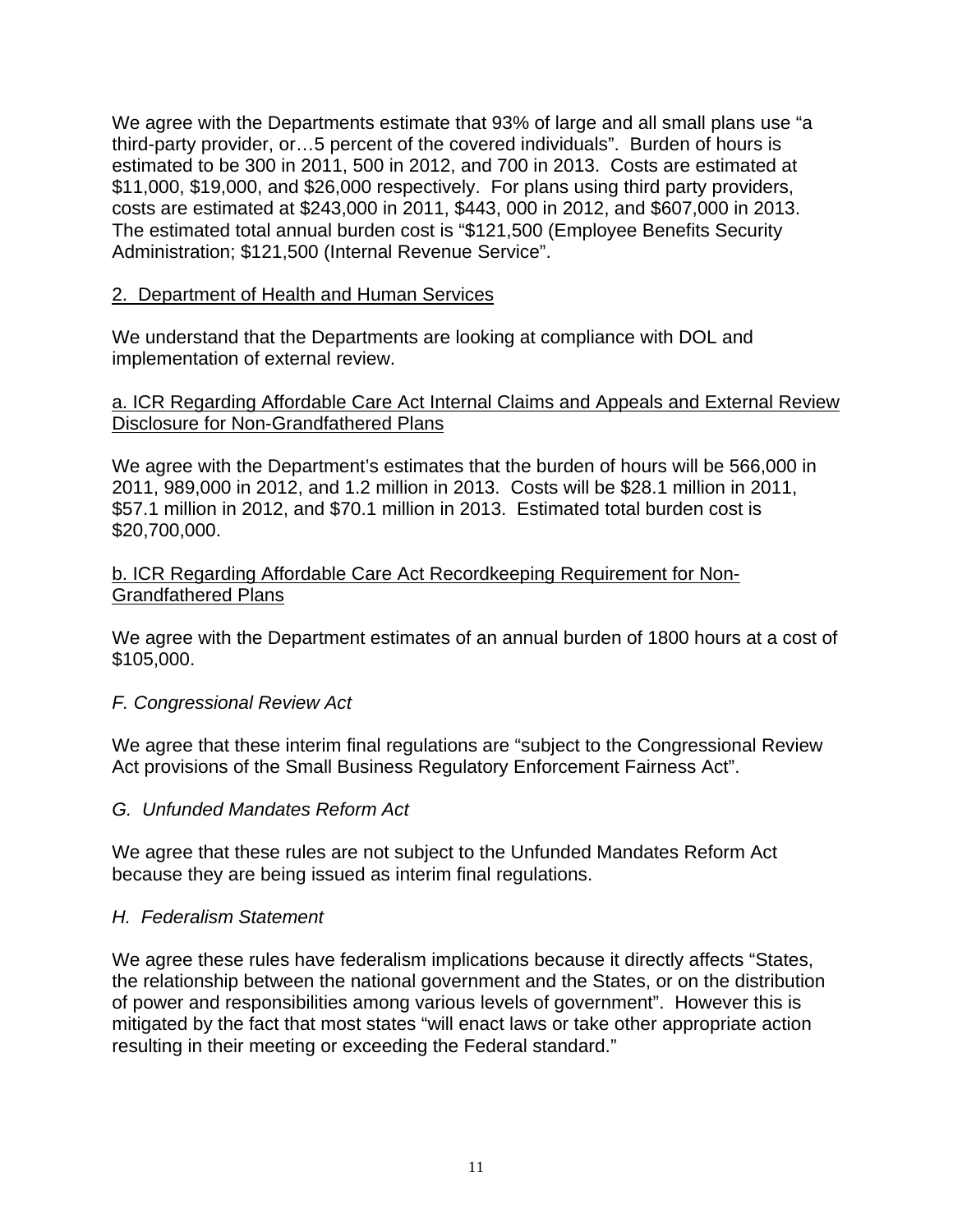# **Model Notices**

We will also be commenting on the model notices provided by the Departments found at [www.dol.gov/ebsa/pdf/externalreviewmodelact.pdf](http://www.dol.gov/ebsa/pdf/externalreviewmodelact.pdf) .

## *Appendix A*

#### Notice of Appeal Rights

The notice states that "If your claim was denied due to missing or incomplete information, you or your health care provider may resubmit the claim to us with the necessary information to complete the claim," with a footnote to contact the plan. We would suggest if the denial is due solely to missing information, that the Explanation of Benefits (EOB) have a checklist of which information is needed to process the claim e.g. provider name, date of service, amount, etc.

There is a footnote (2) which states appeals for claim denial time limit is 180 days "Unless your plan or any applicable state law allows you additional time." We would suggest that EOBs be standardized statewide with applicable state law time limits.

### *Appendix B*

#### Model External Review Request Form

The bottom of the page reads:

"Is the health coverage you have through your employer a self-funded plan? \_\_\_\_\_\_\_\_. If you are not certain please check with your employer. Most self-funded plans are not eligible for external review. However, some self-funded plans may voluntarily provide external review, but may have different procedures. You should check with your employer."

We would recommend simplifying it to read "Please contact your employee benefits department to find out if your plan is self-funded and eligible for external review."

We also strongly disagree (page 76-69) that item 4 "... I have included a copy of my certificate of coverage or my insurance policy benefit booklet, which lists the benefits under my health benefit plan" should be required for external appeals.

We also strongly disagree (page 76-70) that the physician form only applies if the denial will "...seriously jeopardize the life or health of the patient or would jeopardize the patient's ability to regain maximum function…" This would, in effect, negate therapies such as occupational, physical, and speech for children. It is also not in keeping with the definition of medical necessity to maintain function or prevent deterioration of the condition.